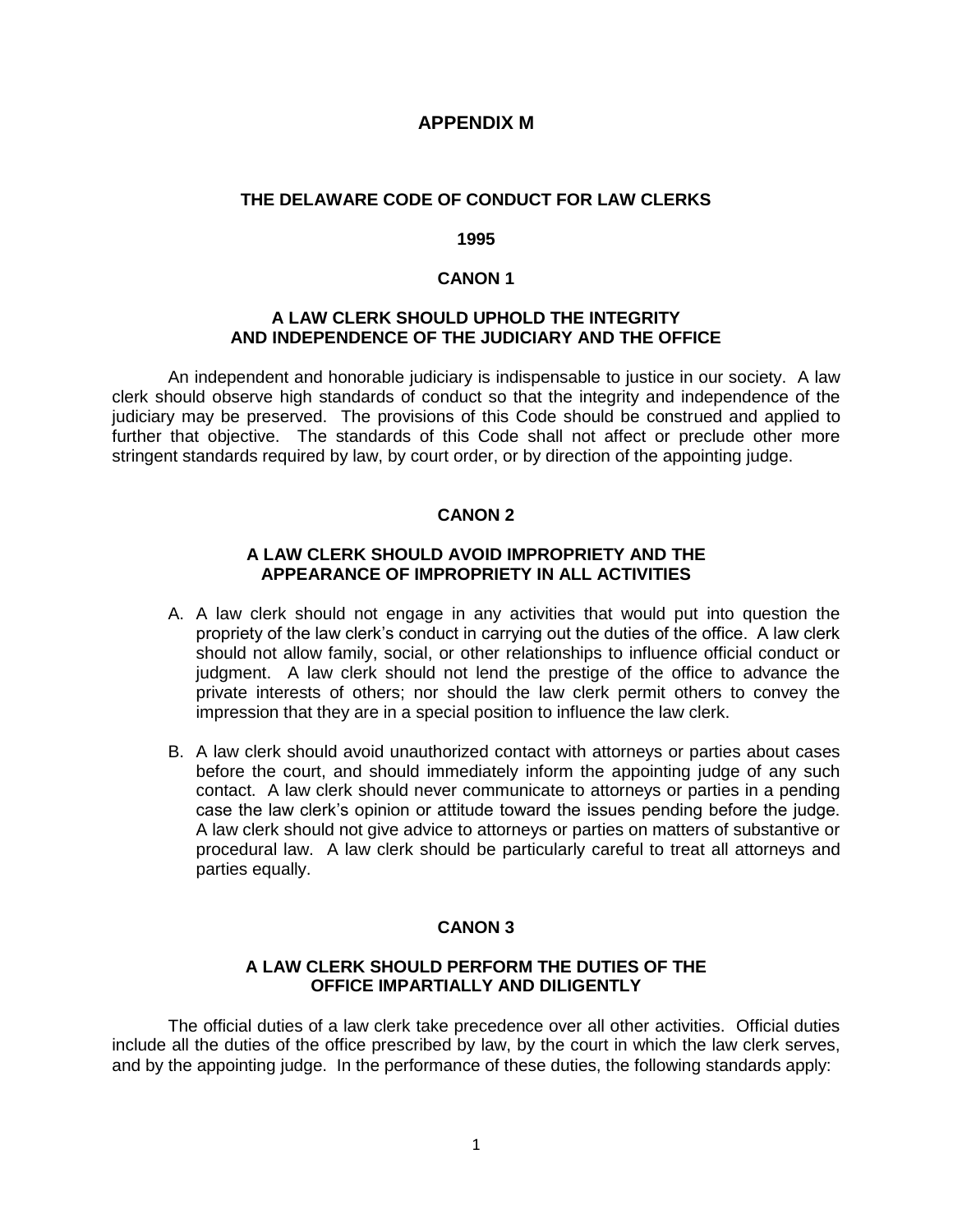- A. A law clerk should respect and comply with the law. A law clerk's conduct should at all times promote public confidence in the integrity and impartiality of the judiciary and of the office.
- B. A law clerk should maintain professional competence in the profession. A law clerk should be dignified, courteous, and fair to all persons with whom the law clerk deals in the law clerk's official capacity. A law clerk should diligently discharge the responsibilities of the office. A law clerk should bear in mind the obligation to treat fairly and courteously the general public as well as the legal profession.
- C. (1) The relationship between the judge and law clerk is essentially a confidential one. A law clerk should never disclose to any person any confidential information received in the course of the law clerk's duties, nor should the law clerk use such information for personal gain. A law clerk should avoid comment on the process of decision making including the extent of the law clerk's involvement. This duty extends beyond the term of clerkship.

(2) A law clerk enjoys a unique relationship with a judge. While a law clerk must be aware of the proper respect due a judge, a law clerk should not fear expressing a contrary opinion when personal opinions are asked. A law clerk is always an assistant to the judge, who has the ultimate authority and responsibility in deciding a case. Without sacrificing intellectual honesty, a law clerk must accept the decision of the judge.

(3) A law clerk should abstain from public comment about a pending or impending proceeding in the court in which the law clerk serves, except to the extent authorized by the appointing judge.

- D. A law clerk should promptly inform the appointing judge of any circumstance that might serve as a basis for disqualification of the law clerk or judge, including, but not limited to, any relationship or association of the law clerk with any person or entity interested in a case in any way.
- E. A law clerk should discuss any questions or interpretation or applicability of this Code with the appointing judge.

# **CANON 4**

### **A LAW CLERK MAY ENGAGE IN ACTIVITIES TO IMPROVE THE LAW, THE LEGAL SYSTEM, AND THE ADMINISTRATION OF JUSTICE**

A law clerk, subject to the proper performance of official duties, may engage in the following law-related activities:

- A. A law clerk may speak, write, lecture, teach, and participate in other activities concerning the law, the legal system, and the administration of justice.
- B. A law clerk may serve as a member, officer, or director of an organization or governmental agency devoted to the improvement of the law, the legal system, or the administration of justice. A law clerk may assist such an organization in raising funds and may participate in their management and investment but should not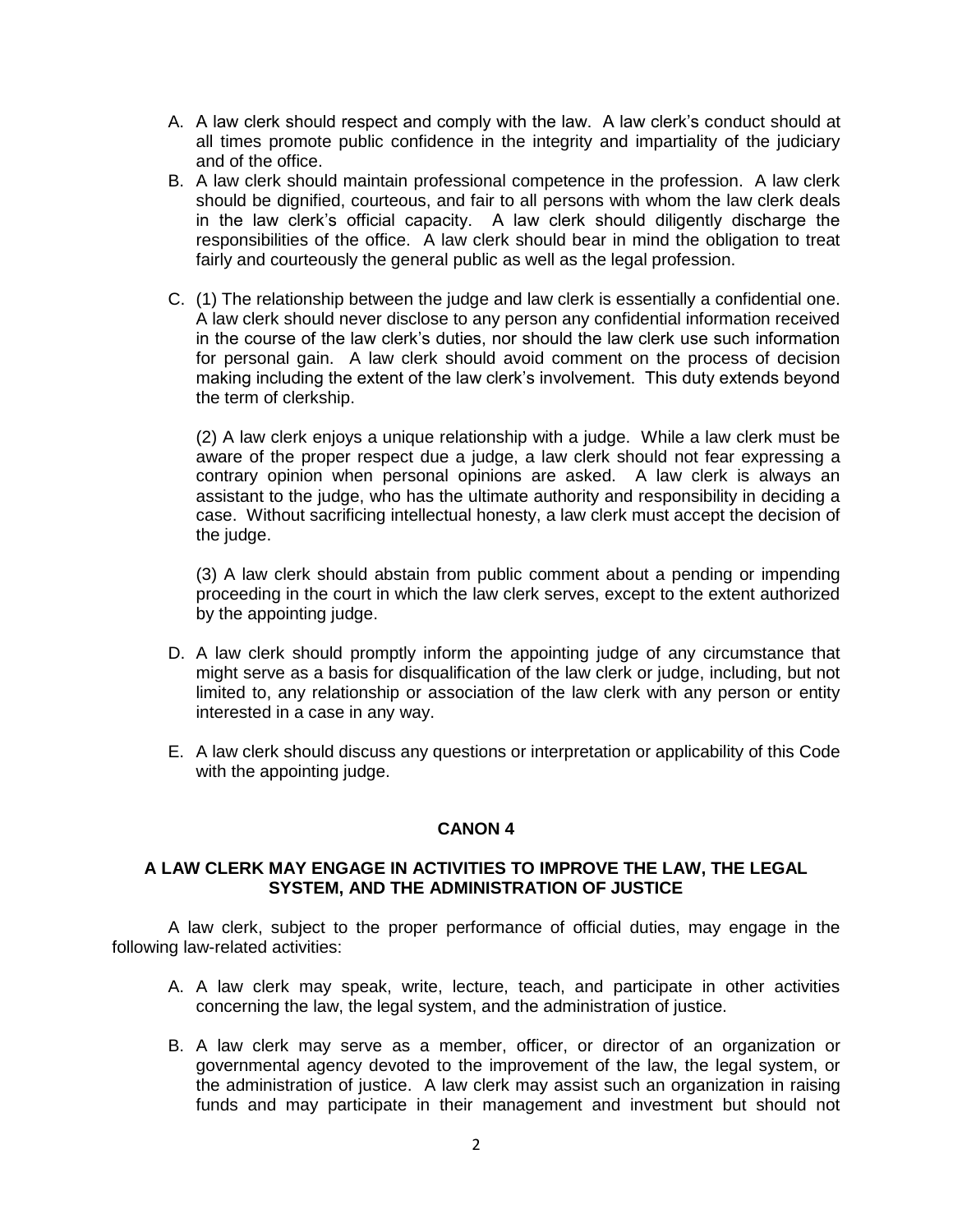personally participate in public fund-raising activities. A law clerk may make recommendations to public and private fund-granting agencies on projects and programs concerning the law, the legal profession, and the administration of justice.

C. A law clerk may promote the development of professional organizations and foster the interchange of technical information and experience with others in the profession. A law clerk may be available to the public at large for speaking engagements and public appearances designed to enhance the public's knowledge of the operation of the court system.

# **CANON 5**

## **A LAW CLERK SHOULD REGULATE EXTRA-OFFICIAL ACTIVITIES TO MINIMIZE THE RISK OF CONFLICT WITH OFFICIAL DUTIES**

- A. *Avocational Activities.* A law clerk may write, lecture, teach and speak on nonlegal subjects and engage in the arts, sports, and other social and recreational activities, if such avocational activities do not detract from the dignity of the office or interfere with the performance of official duties.
- B. *Civic and Charitable Activities.* A law clerk may participate in civic and charitable activities that do not detract from the dignity of the office or interfere with the performance of official duties. A law clerk may serve as an officer, director, trustee or nonlegal advisor of an educational, religious, charitable, fraternal, or civic organization and solicit funds for any such organization subject to the following limitations:
	- (1) A law clerk should not use or permit the use of the prestige of the office in the solicitation of funds.
	- (2) A law clerk should not solicit court personnel to contribute to or participate in any civic or charitable activity, but may call their attention to a general fundraising campaign such as the United Way.
	- (3) A law clerk should not solicit funds from lawyers or persons likely to come before the court in which the law clerk serves.
- *C. Financial Activities.* 
	- (1) A law clerk should refrain from financial and business dealings that tend to detract from the dignity of the office, interfere with the proper performance of official duties, exploit the law clerk's position, or involve the law clerk in frequent transactions with individuals likely to come in contact with the law clerk or the court in which the law clerk serves.
	- (2) Neither a law clerk not a member of the law clerk's household should solicit or accept a gift, bequest, favor or loan from anyone except for: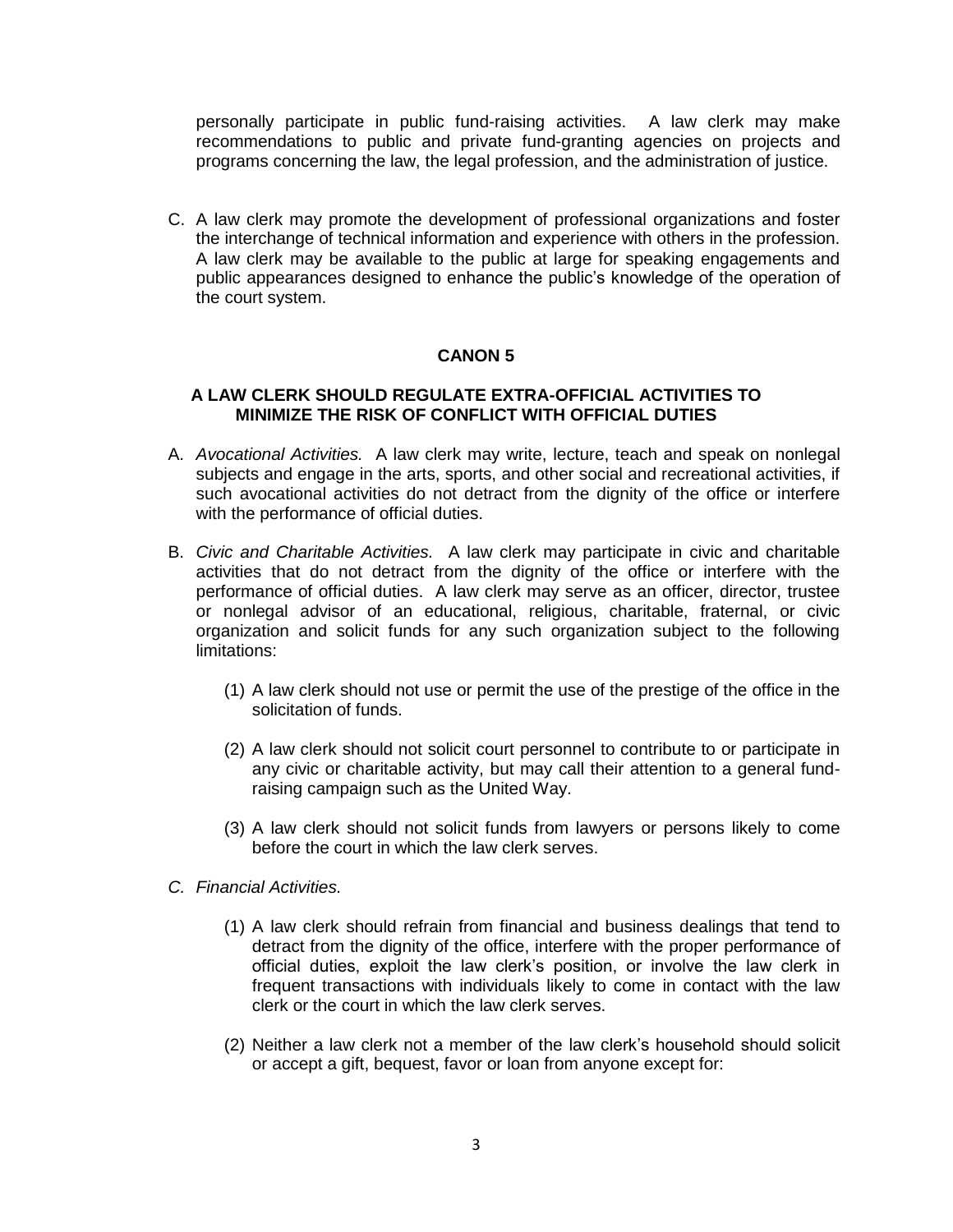- (a) a gift of incident to a public testimonial, books, tapes and other resource materials supplied by publishers on a complimentary basis for official use, or an invitation to the law clerk and a family member to attend a bar-related function or an activity devoted to the improvement of the law, the legal system, or the administration of justice;
- (b) a gift, award or benefit incident to the business, profession or other separate activity of a spouse or other family member of a law clerk residing in the law clerk's household, including gifts, awards, and benefits for the use of both the spouse or other family member and the law clerk (as spouse or family member), provided the gift, award or benefit could not reasonably be perceived as intended to influence the law clerk in the performance of official duties;
- (c) ordinary social hospitality;
- (d) a gift from a relative or friend, for a special occasion, such as a wedding, anniversary or birthday, if the gift is fairly commensurate with the occasion and the relationship;
- (e) a gift, bequest, favor or loan from a relative or close personal friend whose appearance or interest in a case would in any event require that the law clerk take no official action with respect to the case;
- (f) a loan from a lending institution in its regular course of business on the same terms generally available to persons who are not law clerks;
- (g) a scholarship or fellowship awarded on the same terms and based on the same criteria applied to other applicants; or
- (h) any other gift, bequest, favor or loan, only if:
	- (i) the donor has not sought or is not seeking to do business with the court or other entity served by the law clerk; or
	- (ii) the donor is not a party or other person who has had or is likely to have an interest in the performance of the law clerk's official duties.
- D. *Practice of Law.* A law clerk shall not practice law in any federal, state, or local court, or undertake to perform legal services, whether or not for remuneration. This prohibition, however, shall not be construed to preclude the performance of routine legal work necessary to management of the personal affairs of the law clerk or a member of the law clerk's family, so long as:
	- (1) Such work is done without compensation or for nominal compensation;
	- (2) It does not require any act, including the entry of an appearance in a court of the State of Delaware, that would suggest that the position of law clerk is being misused, that preferential treatment is being sought by virtue of the holding of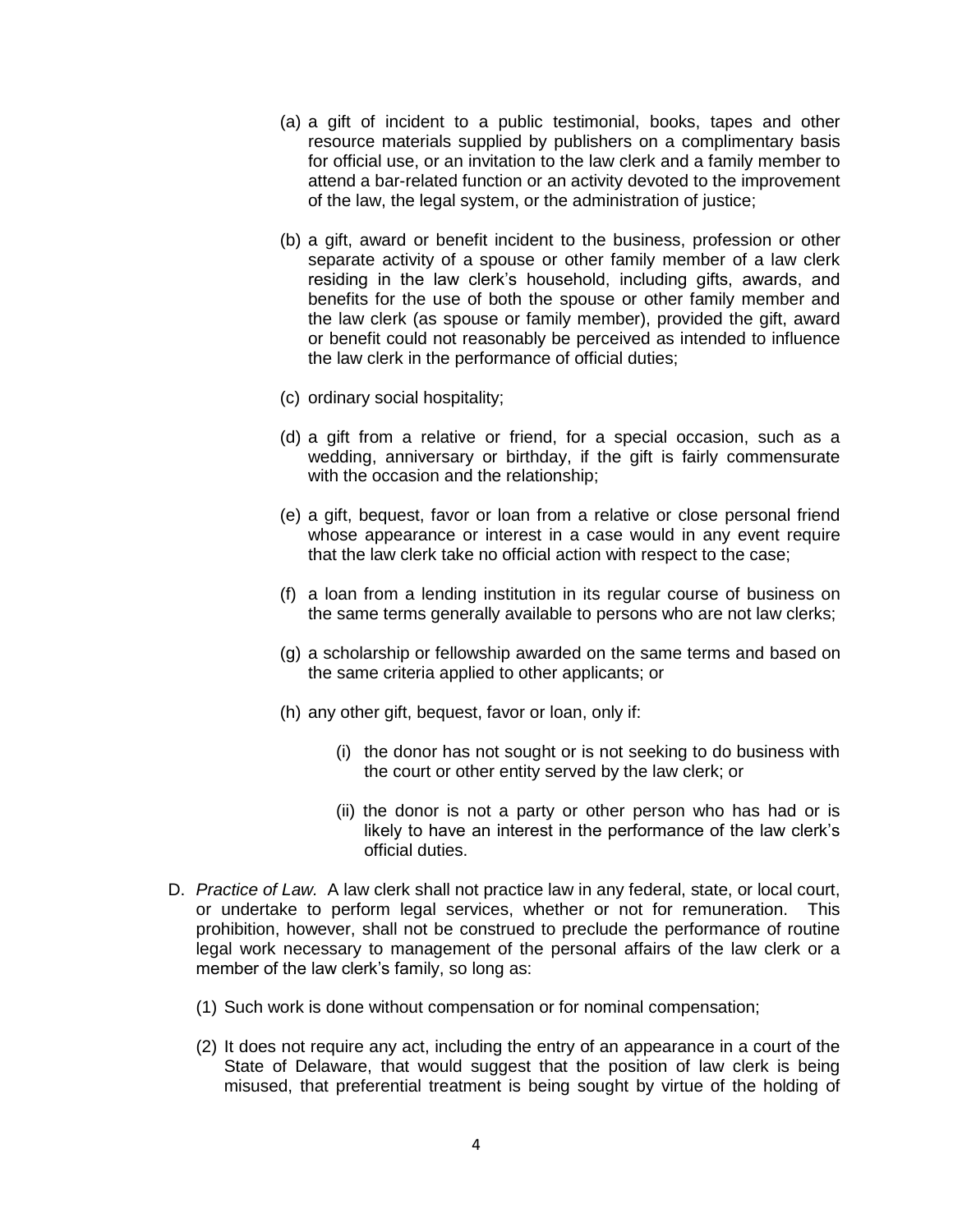that position, or that would otherwise be inconsistent with the law clerk's primary responsibility to the court; and

- (3) Such activity does not have actual conflict or appear in conflict with court duties or will not reflect adversely on the court or create the appearance of impropriety.
- E. *Future Employment.* During the clerkship, a law clerk may seek and obtain employment to commence after the completion of the clerkship. A law clerk is not disqualified *per se* from working on a case in which a prospective employer is involved. If any lawyer, law firm or entity with whom a law clerk is seeking or has obtained future employment appears in any matter pending before the appointing judge, the law clerk should promptly bring this fact to the attention of the appointing judge, and the extent of the law clerk's performance of duties in connection with such matter will be determined by the appointing judge. A law clerk may not accept the payment of any bonuses or moving expenses until the end of the clerkship. However, during the tenure of the clerkship, a law clerk may have the expenses of travelling to and from an interview reimbursed. A law clerk may also be reimbursed by a future employer for the expenses of taking a bar examination and a bar review course. A law clerk shall promptly inform the appointing judge of all such payments under this section. A law clerk should ascertain and observe any limitations imposed by the appointing judge or the court which the appointing judge serves concerning the practice of law by a former law clerk before the judge or the court. *See The Delaware Lawyers' Rules of Professional Conduct* 1.11(c)(2) and 1.12(b).

### **CANON 6**

### **A LAW CLERK SHOULD REGULARLY FILE ANY REQUIRED REPORTS OF COMPENSATION RECEIVED FOR ALL EXTRA-OFFICIAL ACTIVITIES**

A law clerk may receive compensation and reimbursement of expenses for all extraofficial activities permitted by this Code, if the source of such payments does not influence or give the appearance of influencing the law clerk in the performance of official duties or otherwise give the appearance of impropriety, subject to the following restrictions:

- A. *Compensation.* Compensation should not exceed a reasonable amount nor should it exceed that normally received by others for the same activity.
- B. *Expense Reimbursement.* Expense reimbursement should be limited to the actual cost of travel, food and lodging reasonably incurred by a law clerk and, where appropriate to the occasion, by the law clerk's spouse. Any payment in excess of such an amount is compensation.
- C. *Public Reports.* A law clerk should make and file such reports as may be prescribed by law.

Notwithstanding the above, a law clerk shall not receive any salary, or any supplementation of salary, as compensation for official services from any source other than the State of Delaware.